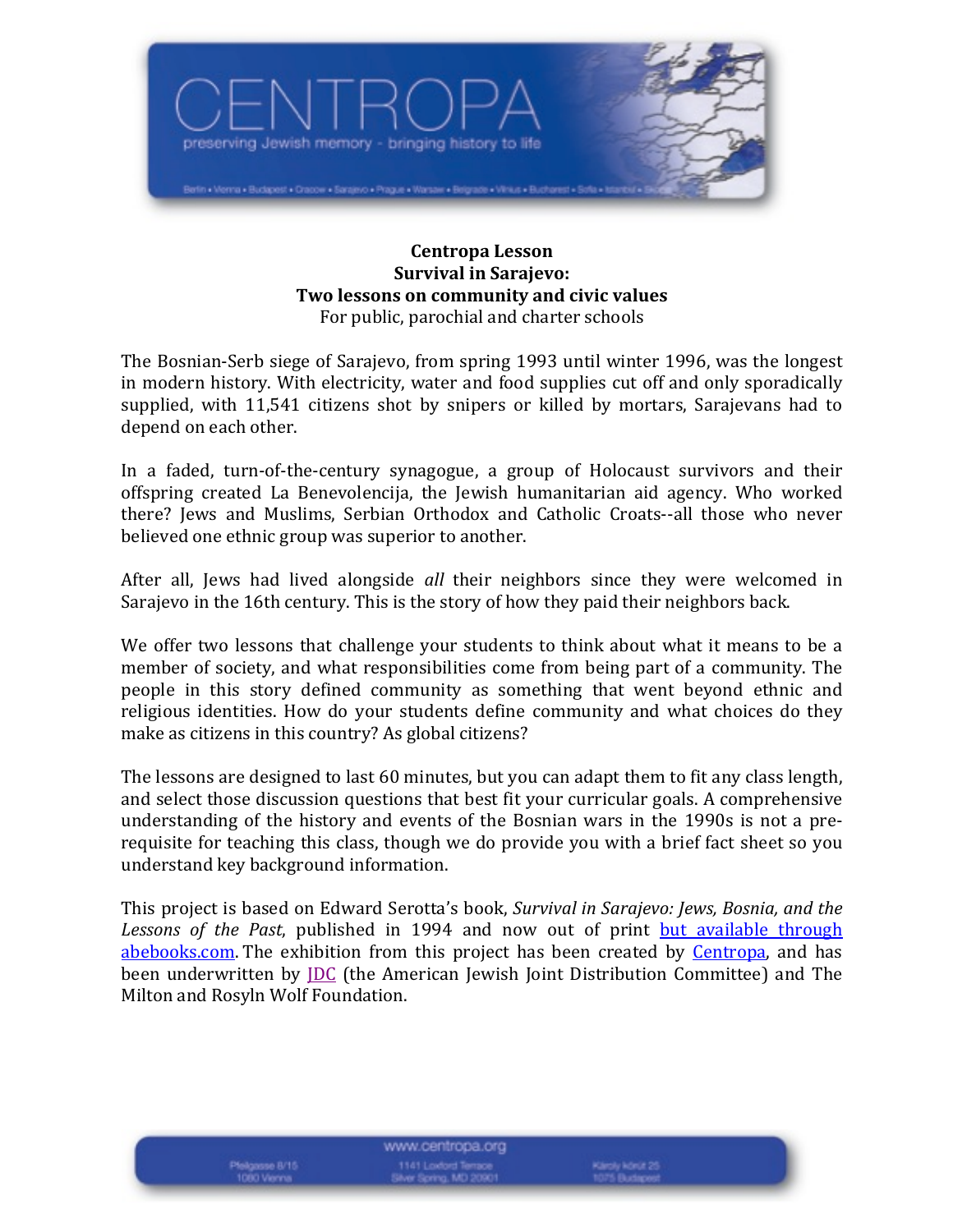# Survival in Sarajevo: Two lessons on community and civic values

#### **Goals**:

- Study a historic model of a multiethnic society that worked, even in a time of crisis.
- Provide students with an opportunity to reflect on our ethical and civic responsibilities for our neighbors and fellow-citizens.

# **Essential Questions:**

- How do you define community?
- In a multiethnic society such as ours, are we one community or a society of many communities? How does the answer to this question effect how we treat each other?
- What ethics and values did the people of La Benevolencija exhibit and what can we learn from them?

# **Overview)of)Lessons**

| <b>Activity</b>                       | <b>Supplies Needed</b>                   | <b>Time</b> |
|---------------------------------------|------------------------------------------|-------------|
| Lesson 1: Survival in Sarajevo        |                                          |             |
| Part I: Set Induction                 | Board, chalk/markers                     | 10 mins     |
| Discussion: What is community?        |                                          |             |
| Part II: Film                         | Optional: projector to show              | 20 mins     |
| Watch film, discuss                   | map of Balkans                           |             |
| Part III: Civic Values                | Copies of quotes                         | 30 mins     |
| Exporing civic values through the     | Other supplies<br>based<br><sub>on</sub> |             |
| Survival in Sarajevo story            | activity:                                |             |
|                                       | Option1: paper, pens, tape               |             |
|                                       | Option 2: computer, Internet             |             |
|                                       | access for student discussions           |             |
|                                       | (FB, Collaborize Classroom)              |             |
|                                       | Option 3: nothing but the                |             |
|                                       | quotes                                   |             |
| Lesson 2: "I'm nothing. I'm<br>a      | Copies of book excerpts                  |             |
| human"                                |                                          |             |
| Part I: Reading book excerpts         | Handout of excerpts from the             | 20 mins     |
| Remind students of story, read and    | book<br>Survival<br>Sarajevo<br>in       |             |
| discuss excerpts from the book,       | (attached)                               |             |
| Survival in Sarajevo                  |                                          |             |
| Part II: A wish for the world/collage | Supplies for making collages:            | 40 mins     |
|                                       | paper, poster board, glue,               |             |
|                                       | markers, etc; also, the quotes,          |             |
|                                       | printouts of photos from the             |             |
|                                       | Survival in Sarajevo web site,           |             |
|                                       | students' personal photos (see           |             |
|                                       | assignment), images, etc.                |             |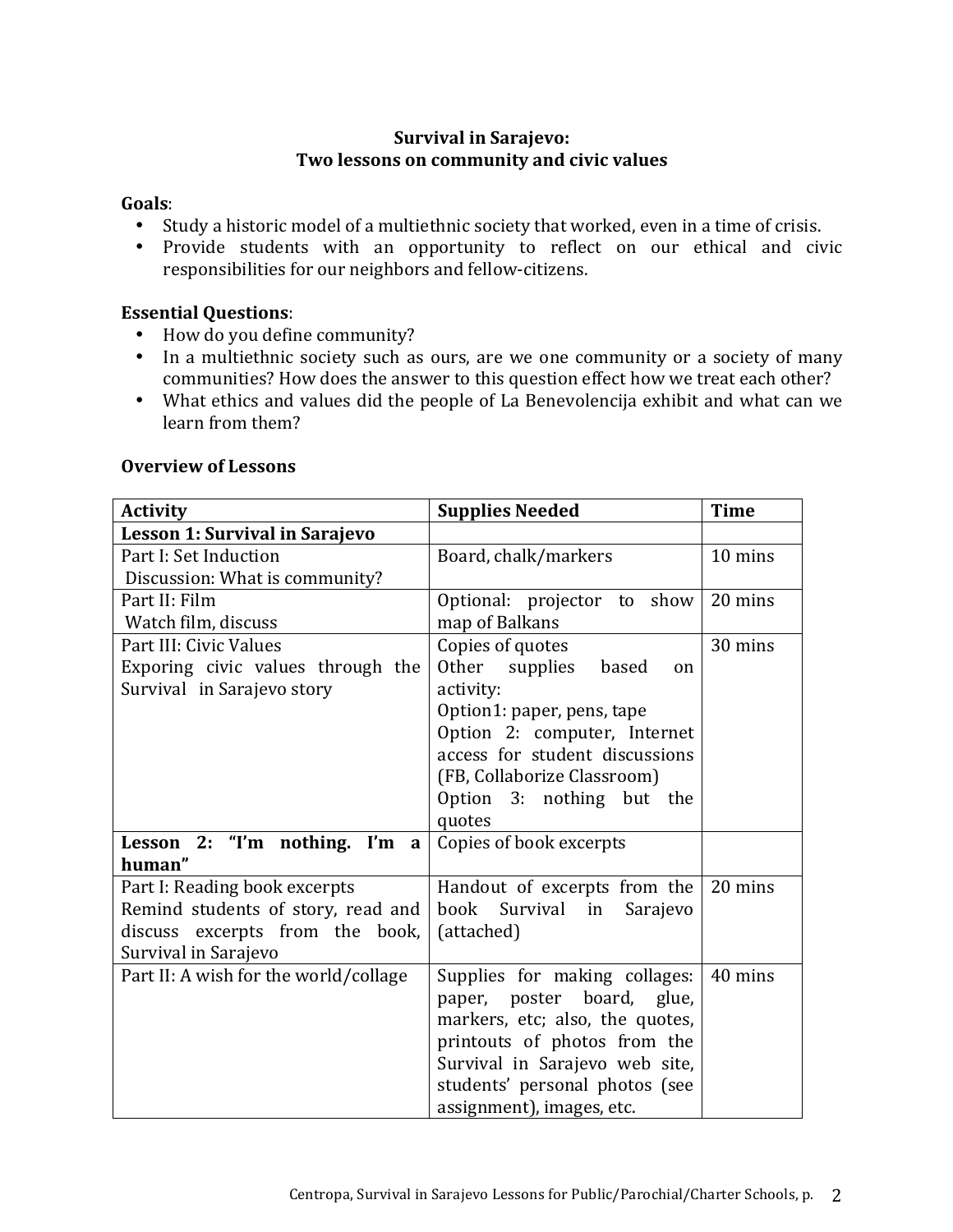# **Class)#1:)Survival)in)Sarajevo**

#### **I.** Set Induction (10 mins)

Think/Pair/Share: Basing this definition on your own life experiences, how do you define community? As you think of your answer, consider:

- How do you determine who is part of your community? People from the same background? Same religion? Same interests? People who live near you or go to school with you?
- Is there anyone you would exclude from your community? Explain.

Students discuss the above questions with the person next to them (2 mins), and the class discusses all answers. Here are follow-up questions for the teacher to pose to the entire class during the open discussion:

- What responsibility do you have towards your community? Explain.
- What responsibility do you have towards those you don't consider part of your community? Explain.

During the discussion, students make a list of the responsibilities they agree they have towards others in their community, and those they believe they have to people who may not be in their community.

# **II. Survival in Sarajevo** (20 mins)

a. Before viewing the film, the teacher should provide some basic historical context for the students. Please turn to the teacher fact sheet for the information you need to know and links to maps.

Minimally, teachers should answer these three questions:

- 1. Where is Sarajevo?
- 2. Who are the Jews (Sephardim), Croats, Serbs and Muslims?
- 3. How did the Sephardim get to the Balkans?
- b. Watch the film, Survival in Sarajevo, which can be found at http://centropastudent.org/?typ=sprache&fLang=ENG&movID=44&nID=78&q  $=m$ . We recommend teachers download the film to a computer or disk to avoid technical problems in class. The film runs for 12 minutes.

# **III.** Exploring Civic Values Through the Survival in Sarajevo Story (30 mins)

After answering any questions students may have about the story, the teacher leads a class discussion with these questions:

• Describe the behavior of the people in this story towards each other.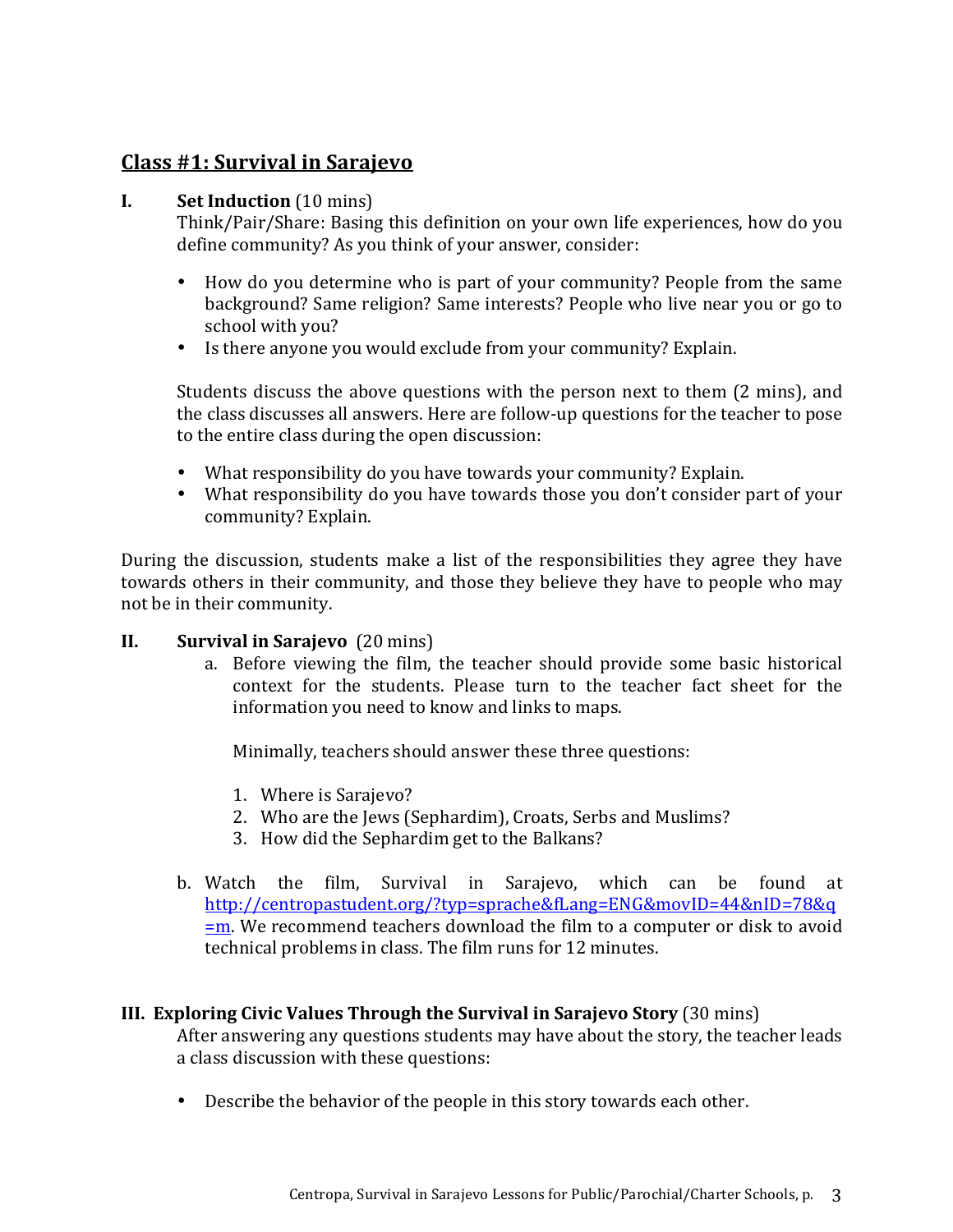• What values did the people in this story exhibit towards one another?

Teacher writes student answers on the board, then the teacher hands out the list of quotes (attached).

Then, the teacher writes the following questions on the board so students can refer to them as they do one of the below activities (the entire class must do one option).

- i. What does this quote mean? Put it in your own words.
- ii. Why does this quote most reflect the values in the story?

Option 1: Post all of the quotes around the classroom, with paper just below the quote. Students walk around the room and choose two quotes they think most reflect the values in the story. Below each quote, on paper taped underneath the quote, they write their answers to the questions the teacher has written on the board.

Option  $2$ : Students choose two quotes from the list and post them on Collaborize Classroom (www.collaborizeclassroom.com) or Facebook (closed group), answering the questions on the board and responding to at least one other student's post.

Option 3: Teacher hands out the sheet with the quotes. In pairs, students choose the two quotes that they think best represent the story's values and answer the above questions. Go around the class and each pair presents to the group their choices and answers to the questions.

Once students have done one of the above activities, discuss student answers as a class and then ask these questions:

- Describe an example from your life of someone living out the values you chose in the quotes. What did they do to live that value, to make it a reality?
- How does the value you chose help make a community? How does it help make a community stronger?

*Note*: Teachers may want to send an email with the link to the film to those students who were absent for this first class, asking them to watch it at home before the next class. Another option is for those who were absent to watch the film in the next class while the others begin their collages.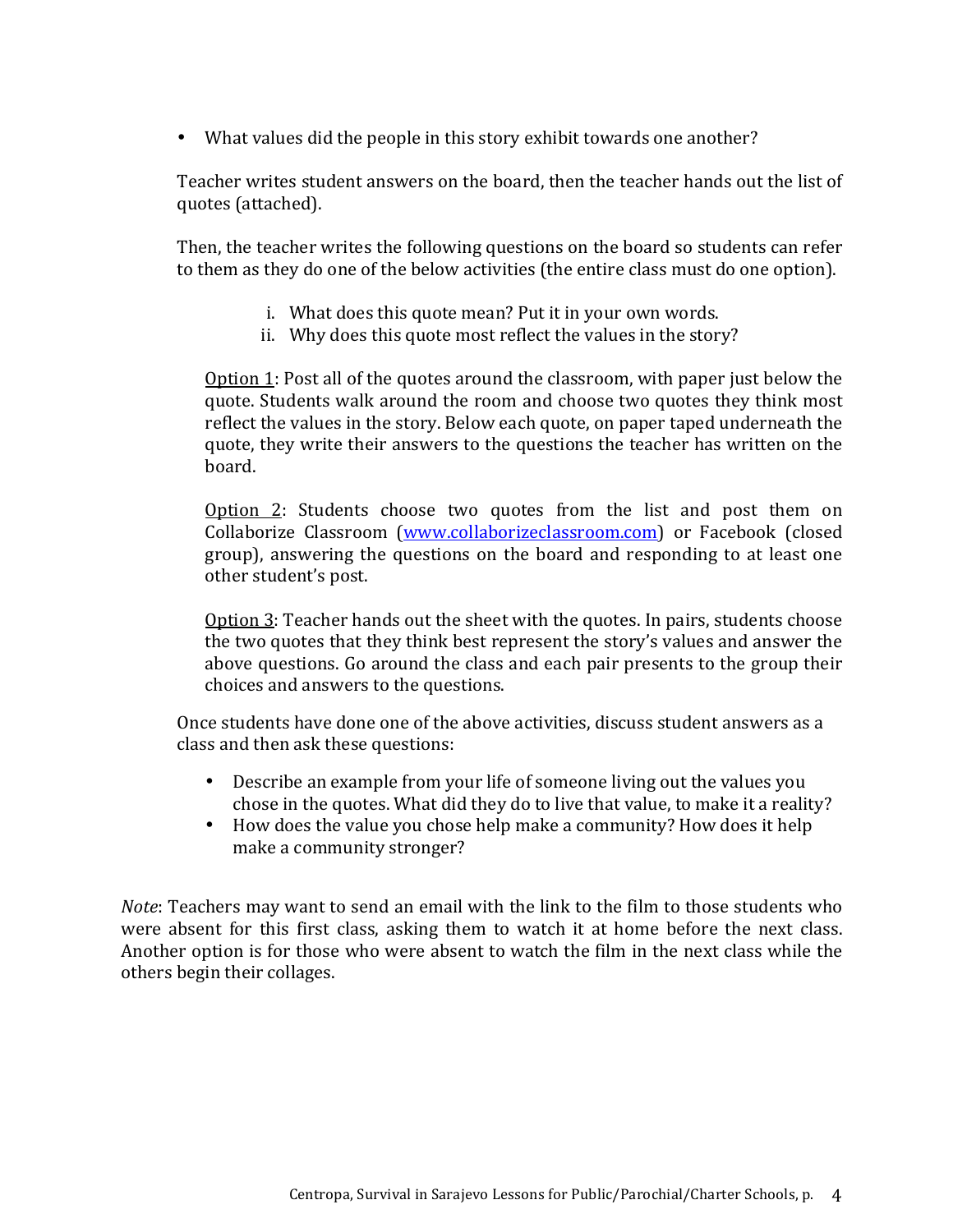# **Class)#2:)"I'm)nothing.)I'm)a)human."**

In this class, students will read two excerpts from Edward Serotta's book, *Survival in Sarajevo*, about the boys they saw in the film, and explore the tension between being a member of a group (religious, ethnic, political) and being part of a global society.

# **Part I: Friendship in a time of war** (20 minutes)

Remind students about the story, perhaps asking them to recount what they remember and filling in the gaps. The most important point to highlight is that the Bosnian war was one of ethnic rivalries and conflict; students need this information in order to understand the first excerpt below. See the teacher fact sheet for background information.

# **Excerpt 1: "Only Deny doesn't call me names."**

Read this excerpt from the book, *Survival in Sarajevo*, and discuss the below questions as a group. This story challenges us to reflect on how we think about people from different religious and ethnic backgrounds. This excerpt is also included in a separate document so you can print it and copy for students.

"When war broke out, walks in the surrounding hills were impossible, and with no electricity the computer and television set stood idle. Haris Karalich found himself busier than ever with jobs from various aid agencies, and Denis [his 10 year old son], with his school now closed, often drifted through the ruined city alone. Radoslav [his] friend] too felt the isolation and alienation war brings. 'All my old friends left Sarajevo, and the other children started calling me names, dirty Serb, dirty Chetnik, all because my mother's Serb and my dad half-Serb. Even a real good friend of mine, a Muslim boy, won't speak to me anymore. Only Deny doesn't call me names,' he said.

'Well, I don't care who's a Muslim, a Serb, a Croat,' Denis muttered. 'People who care about such things are sick.' The boys grew closer together than ever."

Questions to discuss:

- Why do people of different religions and ethnic groups hate and fight each other? Why would children call Radoslav those names?
- Do you think you would be able to remain friends with someone if your parents were telling you bad things about the religion or ethnic group they belonged to?
	- $\circ$  Why/why not?
	- $\circ$  How would your parents' disapproval affect your life?
	- $\circ$  Would this be different if you lived where people were fighting over ethnic differences (versus living where you live now, in a peaceful society)? Explain.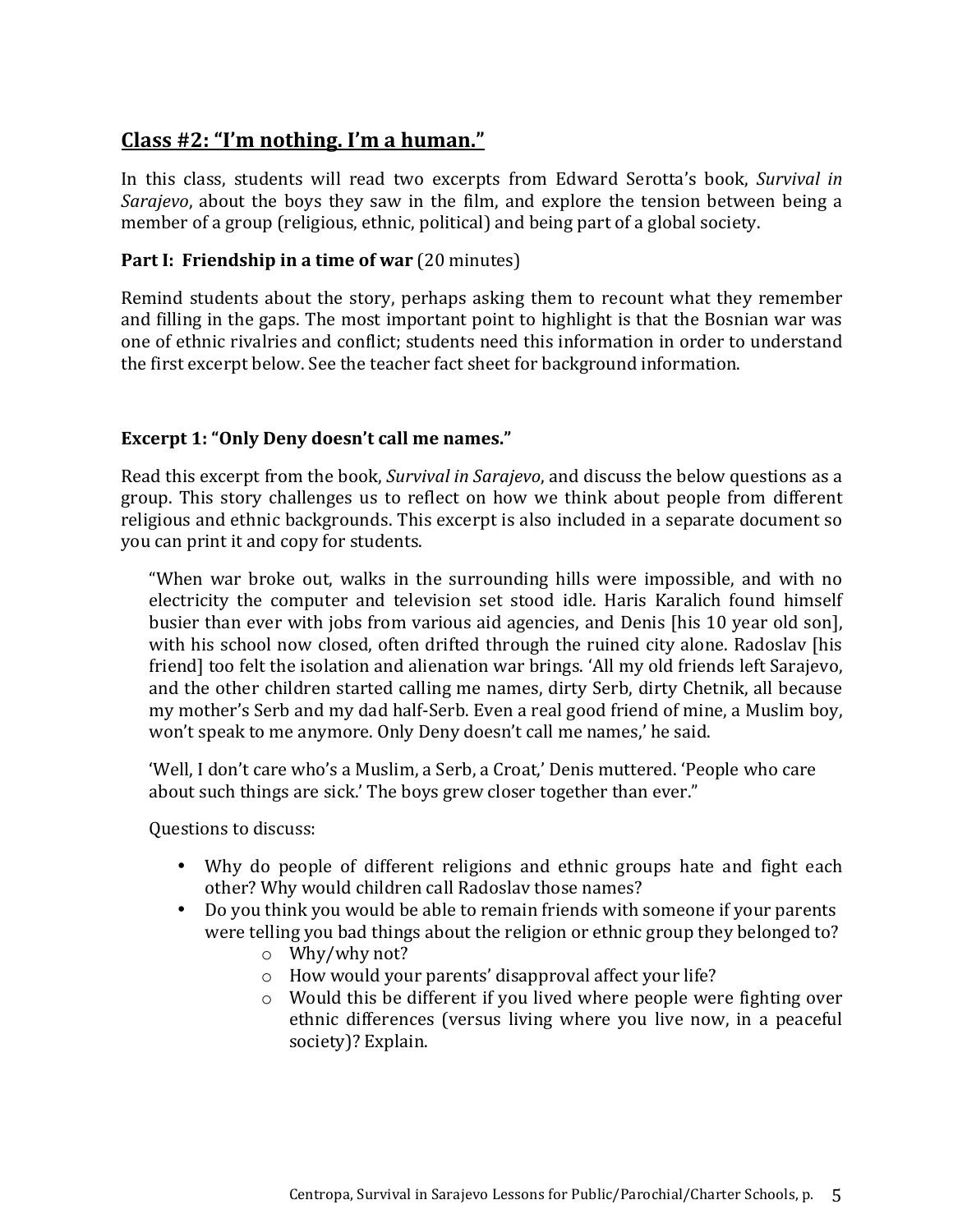#### **Excerpt 2: "I'm nothing. I'm a human."**

Also from the book *Survival in Sarajevo*, this poignant excerpt raises the question of whether we need to give up our religious and ethnic identities in order to be part of humanity. Read the excerpt out loud, as a group, then discuss the questions below.

Background to the excerpt: At the end of the Survival in Sarajevo film you met Denis, a 10-year-old boy who traveled first by bus from Sarajevo to Croatia and then to Israel. He was traveling with his friend Radoslav Bozovich (called Rasho) and Natalia Bosovich, Rasho's mother, who intended to adopt Denis and raise him in Israel.

As a minor, Denis could not immigrate to Israel without a parent, and Natalia had not yet formally adopted him. Since Denis was a Muslim, Israel would not accept him under the law of return. The law of return states that any Jew [someone whose mother is [ewish] or person with a Jewish grandparent can immigrate to Israel to become a citizen. The following excerpt describes what happened as they traveled to Israel as a family. Read it and discuss the questions that follow.

"Just after 10:30 on Sunday morning the doors of the bus opened in front of the Biokovko Hotel in Makarska [Croatia].

Radoslav, Natalia, and Denis dragged their bags up to the Jewish Agency desk. An Israeli representative listened to their story, rolled his eyes and took them to Tuvya Raviv, the tireless traveler who was helping everyone he could come to Israel.

Raviv scanned the papers and said to [Edward Serotta], "Am I to understand that this boy has no adoption papers from Mrs. Bozovich? And she wants to bring him to Israel unattended by his parents?" He scratched his head and shook it from side to side. "And Denis, you're Muslim, right?"

'I'm nothing,' Denis said. 'I'm a human.'<sup>1</sup>

!!!!!!!!!!!!!!!!!!!!!!!!!!!!!!!!!!!!!!!!!!!!!!!!!!!!!!!

Questions for the group to answer in response to this excerpt:

- What did Denis mean by this statement?
- How do you identify yourself? As a part of a particular group (religious, ethnic, political), or (as Denis does) as a "citizen of the world" or "global citizen," or a combination? Explain your answer.
- What are the challenges and benefits of each choice (i.e., identifying with a group, or seeing yourself as a generic "human")?
- How do we create a world where people can maintain their religious and ethnic identities but they see each other as human first? Explain and support your answer.

<sup>&</sup>lt;sup>1</sup> Denis, who had been injured by a mortar shell explosion in Sarajevo, made it into Israel with Rasho's family thanks to Tuvya Raviv. How? After the above took place, Serotta writes, "Next to a blank spot near Denis's name, [Raviv] said to me quietly as he wrote, "It was, I believe, a Jewish grandmother the boy had, right?"